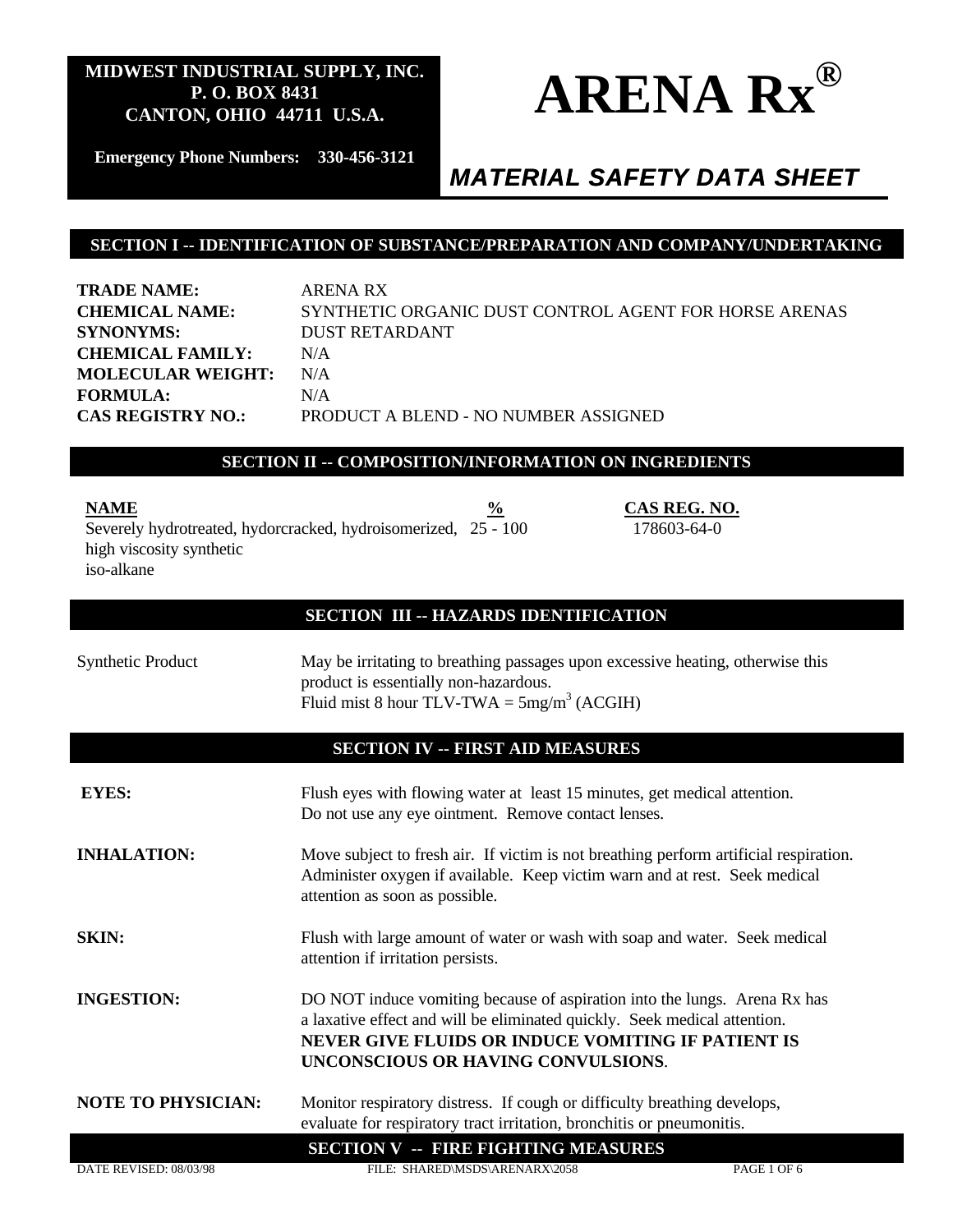

**Emergency Phone Numbers: 330-456-3121**

# *MATERIAL SAFETY DATA SHEET*

| <b>FLAMMABILITY:</b>                                                  | Nonflammable, but will burn an prolonged exposure to flame<br>or high temperature.                                                                                       |
|-----------------------------------------------------------------------|--------------------------------------------------------------------------------------------------------------------------------------------------------------------------|
| <b>FLASH POINT (TEST METHOD):</b><br><b>AUTOIGNITION TEMPERATURE:</b> | >338 <sup>0</sup> F (>170 <sup>0</sup> C), open cup, ASTM D92, Cleveland<br>664 <sup>0</sup> F (351 <sup>0</sup> C)                                                      |
| UNUSUAL FIRE AND EXPLOSION HAZARDS:                                   | Do not cut, weld, heat of drill or pressurize empty container.                                                                                                           |
| <b>MATERIALS TO AVOID:</b>                                            | Low fire hazard. Must be moderately heated before ignition<br>will occur. Avoid contact with strong oxidizing agents,<br>including peroxides, chlorine and strong acids. |
| <b>PRODUCTS OF COMBUSTION:</b>                                        | Carbon dioxide, carbon monoxide, smoke and irritating<br>fumes as products of incomplete combustion.                                                                     |

#### **EXTINGUISHING MEDIA AND INSTRUCTIONS:**

If a tank, railcar of tank truck is involved in a fire isolate for 0.5 miles in all directions. Shut off fuel to fire if it is possible to do so without hazard. If this is impossible, withdraw from the area and let the fire burn itself out under controlled conditions. Withdraw immediately in case of rising sound from venting safety device or any discoloration of the tank due to fire. Cool containing vessels with water spray in order to prevent pressure build-up, autoignition or explosion.

SMALL FIRE: use dry chemicals, foam,  $CO<sub>2</sub>$ .

LARGE FIRE: use water spray, fog of foam. For small outdoor fires portable extinguishers may be used and SCBA (self contained breathing apparatus) may not be required. For all indoor fires and any significant outdoor fires SCBA if required. Respiratory and eye protection are required for fire fighting personnel.

### **SECTION VI - ACCIDENTAL RELEASE MEASURES**

### **SPILL AND LEAK PROCEDURES:**

ELIMINATE ALL IGNITION SURCES. Stop leak without risk and contain spill. Absorb with inert absorbent materials such as clay or sand. Place absorbent in closed metal containers for later disposal or burn in appropriate facility. Keep spills out of sewers and open bodies of water.

### **SECTION VII -- HANDLING AND STORAGE**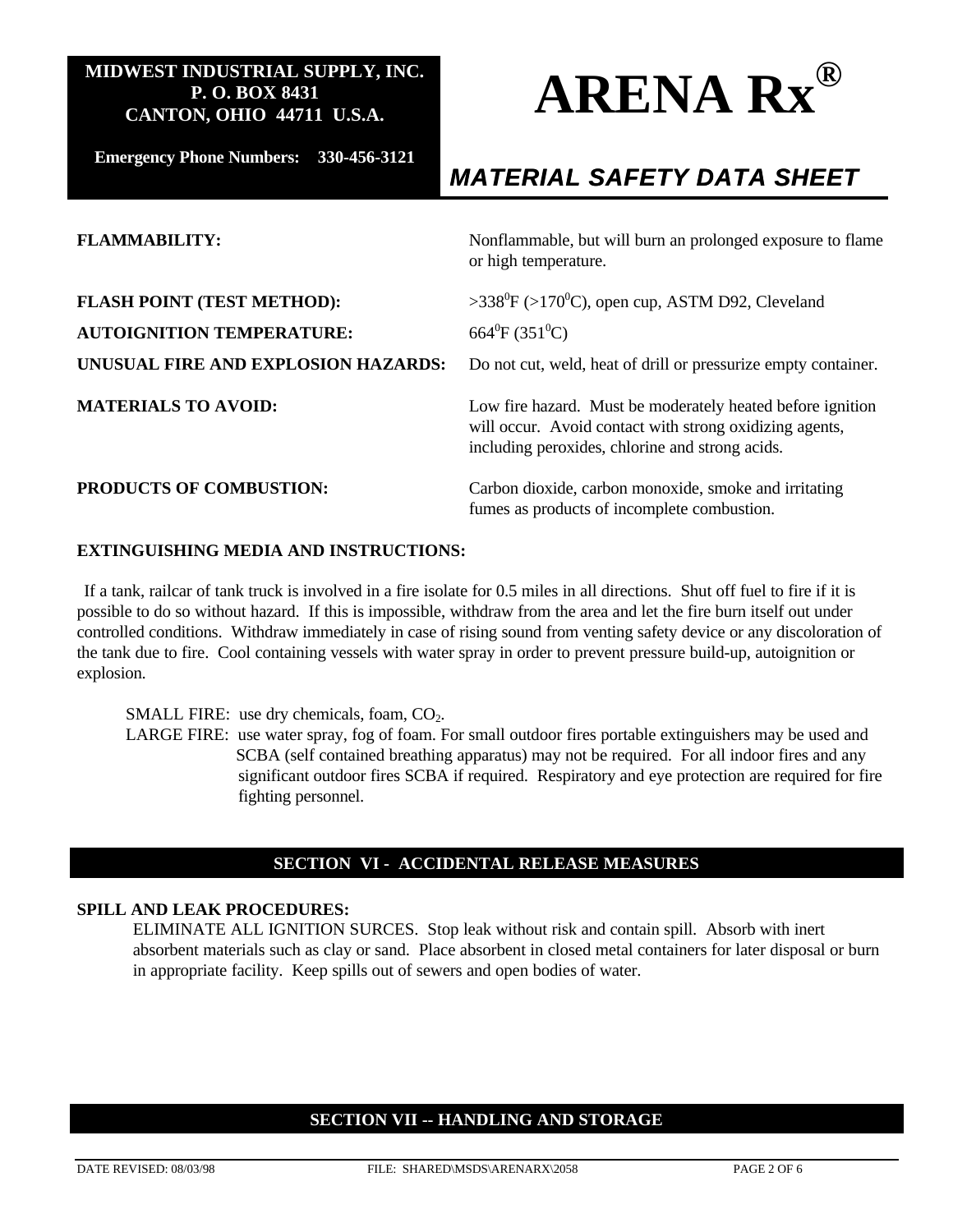

**Emergency Phone Numbers: 330-456-3121**

# *MATERIAL SAFETY DATA SHEET*

| <b>STORAGE:</b>                                      | Keep in a cool, dry, ventilated storage area and in closed containers. Keep<br>away from sources of ignition and oxidizing materials.                                                              |  |
|------------------------------------------------------|----------------------------------------------------------------------------------------------------------------------------------------------------------------------------------------------------|--|
| <b>HANDLING:</b>                                     | KEEP AWAY FROM SOURCES OF IGNITION. Do not reuse empty<br>containers. Practice good hygiene. Wash hands before eating. Launder<br>clothes before reuse. Discard saturated leather goods.           |  |
| SECTION VIII -- EXPOSURE CONTROL/PERSONAL PROTECTION |                                                                                                                                                                                                    |  |
| <b>RESPIRATORY PROTECTION:</b>                       | None required if good ventilation is maintained. If mist is generated<br>by heating or spraying use a NIOSH approved organic respirator with a mist<br>filter.                                     |  |
| <b>VENTILATION:</b>                                  | Under normal handling conditions special ventilation is not necessary. If<br>operation generates mist or fumes use ventilation of keep exposure to<br>airborne contaminants below exposure limits. |  |
| <b>EYE PROTECTION:</b>                               | Chemical splash, goggles recommended.                                                                                                                                                              |  |

**PROTECTIVE CLOTHING:** Clothing to minimize skin contact, long sleeves, boots or shoes. For casual contact PVC gloves are suitable, for prolonged contact use neoprene or nitrile gloves.

# **SECTION IX -- PHYSICAL AND CHEMICAL PROPERTIES**

| <b>BOILING/MELTING POINT @ 760 mm Hg:</b> | $>600^{\circ}F (>316^{\circ}C)$         |
|-------------------------------------------|-----------------------------------------|
| VAPOR PRESSURE mm Hg @ 20°C:              | negligible at ambient temperature       |
| <b>SPECIFIC GRAVITY OR BULK DENSITY:</b>  | 0.83                                    |
| <b>SOLUBILITY IN WATER:</b>               | insoluble in water                      |
| <b>APPEARANCE:</b>                        | viscous, clear liquid                   |
| <b>ODOR:</b>                              | none                                    |
| <b>POUR POINT:</b>                        | $-33^{0}F(-36^{0}C)$                    |
| pH:                                       | N/A not an aqueous solution or emulsion |
| <b>ACIDITY:</b>                           | none                                    |
| <b>ALKALINITY:</b>                        | none                                    |

### **SECTION X -- STABILITY AND REACTIVITY**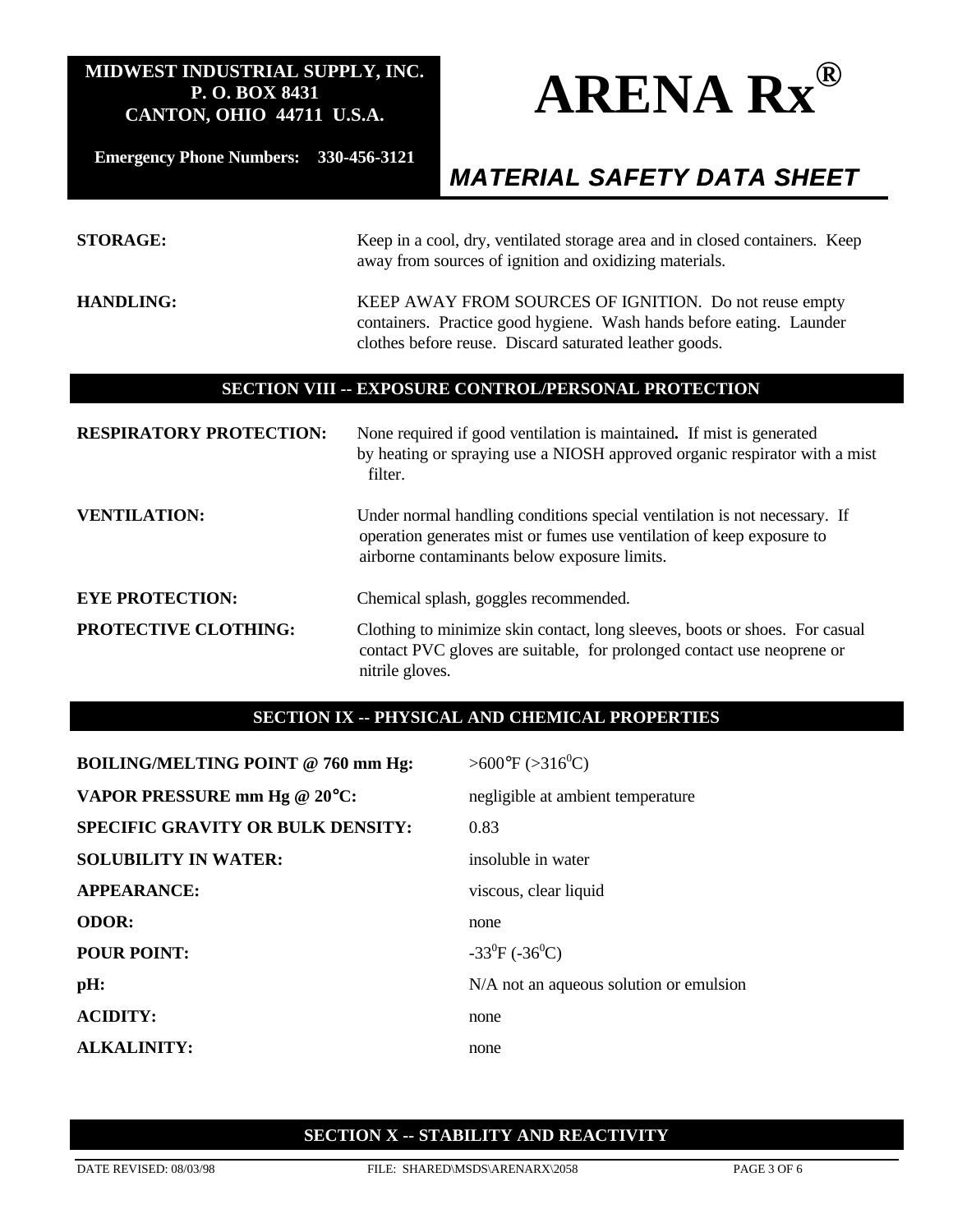

**Emergency Phone Numbers: 330-456-3121**

# *MATERIAL SAFETY DATA SHEET*

### **STABILITY:** Stable under normal handling conditions. **CHEMICAL INCOMPATIBILITY:** Can react with strong organic oxidizing materials. **HAZARDOUS DECOMPOSITION PRODUCTS:** Thermal decomposition in the presence of air may yield

**CONDITIONS TO AVOID:** Excessive heat and flame. **CORROSIVE TO METAL:** No

carbon monoxide and/or carbon dioxide, smoke, hydrocarbons and irritating fumes. **HAZARDOUS POLYMERIZATION:** Does not occur under normal industrial conditions.

# **SECTION XI -- TOX ICOLOGICAL INFORMATION**

#### **EFFECTS OF OVEREXPOSURE**

| <b>INHALATION:</b>                                                                        | Inhalation is highly unlikely. However prolonged or repeated inhalation of fumes or<br>mists may cause irritation to the respiratory tract. Oil deposits in lungs may lead to<br>fibrosis and reduced pulmonary function. |
|-------------------------------------------------------------------------------------------|---------------------------------------------------------------------------------------------------------------------------------------------------------------------------------------------------------------------------|
| <b>SKIN:</b>                                                                              | It is not a skin irritant However prolonged or repeated contact may cause skin<br>irritation, dermatitis or oil acne.                                                                                                     |
| <b>EYES:</b>                                                                              | Prolonged or repeated contact may be irritating to eyes. Will not cause permanent<br>damage.                                                                                                                              |
| <b>INGESTION:</b>                                                                         | Relatively non toxic to digestive tract.                                                                                                                                                                                  |
| <b>MUTAGENIC:</b>                                                                         | Mutagenic activity test are negative toward: Salmonella Typhimurium, Salmonella-<br>Eschrichia coli and Chinese Hamster ovary.                                                                                            |
| <b>REPRODUCTIVE TOXICITY:</b> Based on data to date it does not pose a reproductive risk. |                                                                                                                                                                                                                           |
| <b>CARCINOGENICITY:</b>                                                                   | OSHA PEL (8 hour TWA) = $5mg/m3$ for synthetic fluid mists.<br>Based on studies to date Arena Rx is not known to be carcinogenic to humans.                                                                               |
|                                                                                           | ACGIH (mists) - Based on available human studies, exposure to product mist<br>alone has not demonstrated to cause human effects at levels below $5 \text{ mg/m}^3$ .                                                      |

IARC - IARC group 3; cannot be classified as to carcinogenicity to humans.

- NTP No studies were found.
- IRIS No studies were found.
- OSHA OSHA PEL (8 hour TWA) = 5 mg/m<sup>3</sup> for synthetic product mists.

### **SECTION XII -- ECOLOGICAL INFORMATION**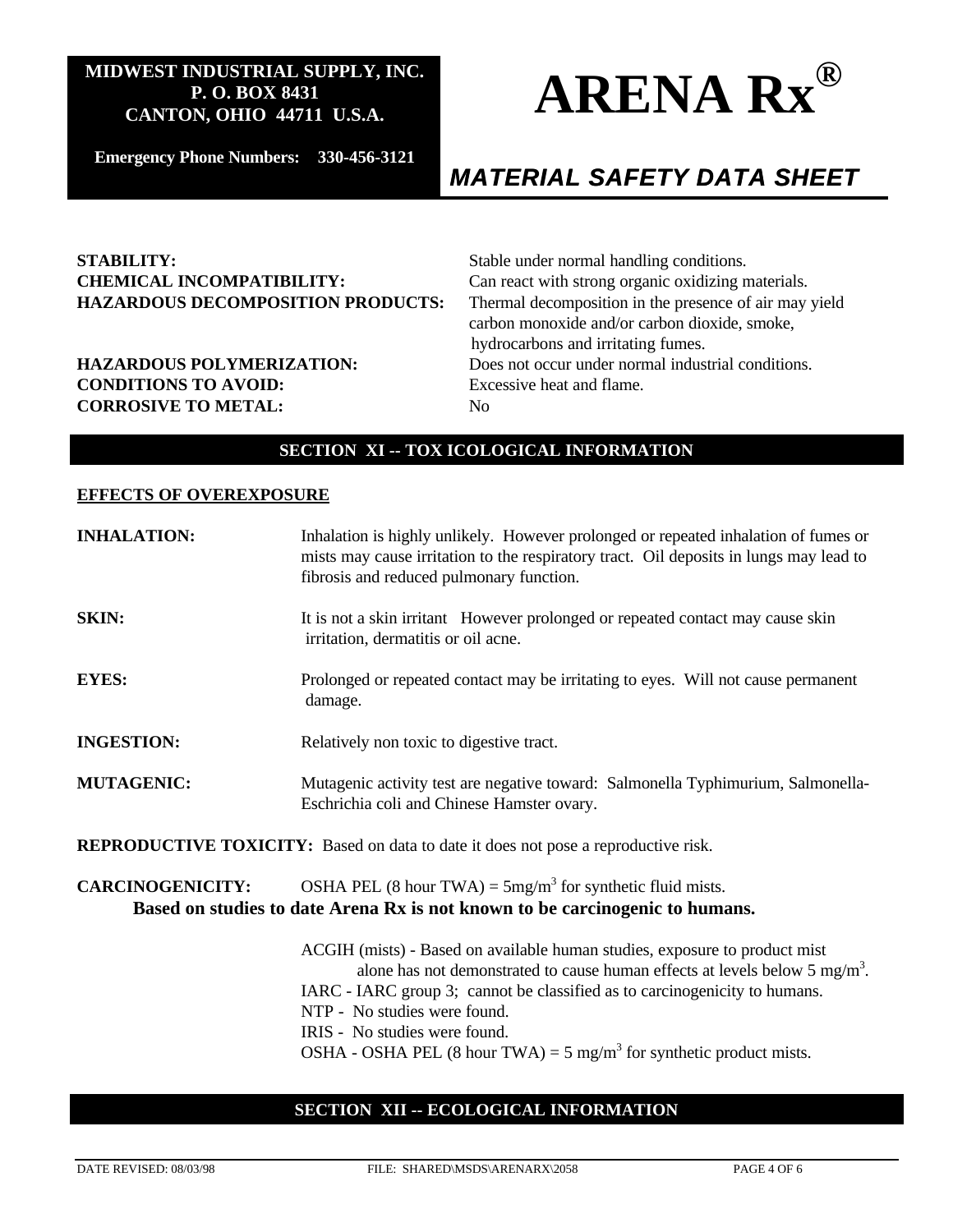

**Emergency Phone Numbers: 330-456-3121**

# *MATERIAL SAFETY DATA SHEET*

The product has the potential for degradation by hydroxyl radicals in the troposphere under the influence of sunlight, and by bacteria in soil water. Potential for food chain concentration is low.

The acute oral toxicity toward acquatic organisms is none to low: LC50 (rainbow trout) >400,000 ppm in 96 hours; LC50 (Mysidopsis bahai) >500,000 ppm in 96 hours. Passed the EPS 1/RM/24 Microtox test luminescent bacteria.

When used and applied properly Arena Rx will not contribute BOD.

### **SECTION XIII -- DISPOSAL CONSIDERATIONS**

#### **WASTE DISPOSAL METHOD:**

Consult your local authorities for regulations. Preferred waste management: recycle or reuse, incinerate with energy recovery, disposal in a licensed facility. Disposal facility should be compliant with state, local and federal government regulations.

| SECTION XIV -- TRANSPORTATION INFORMATION    |                                    |  |
|----------------------------------------------|------------------------------------|--|
| D.O.T. PROPER SHIPPING NAME (49CFR172.101):  | None                               |  |
| <b>HAZARDOUS SUBSTANCE (40CFR116):</b>       | N/A                                |  |
| <b>REPORTABLE QUANTITY (RQ):</b>             | N/A                                |  |
| D.O.T. HAZARD CLASSIFICATION (49CFR172.101): | Non-regulated                      |  |
| <b>D.O.T. PLACARDS REQUIRED:</b>             | None                               |  |
| POISON CONSTITUENT (49CFR173.343):           | N/A                                |  |
| <b>BILL OF LADING DESCRIPTION:</b>           | Synthetic organic dust suppressant |  |
| C <sub>NO.</sub>                             | N/A                                |  |
| UN/NA CODE:                                  | N/A                                |  |

# **SECTION XV-- REGULATORY INFORMATION**